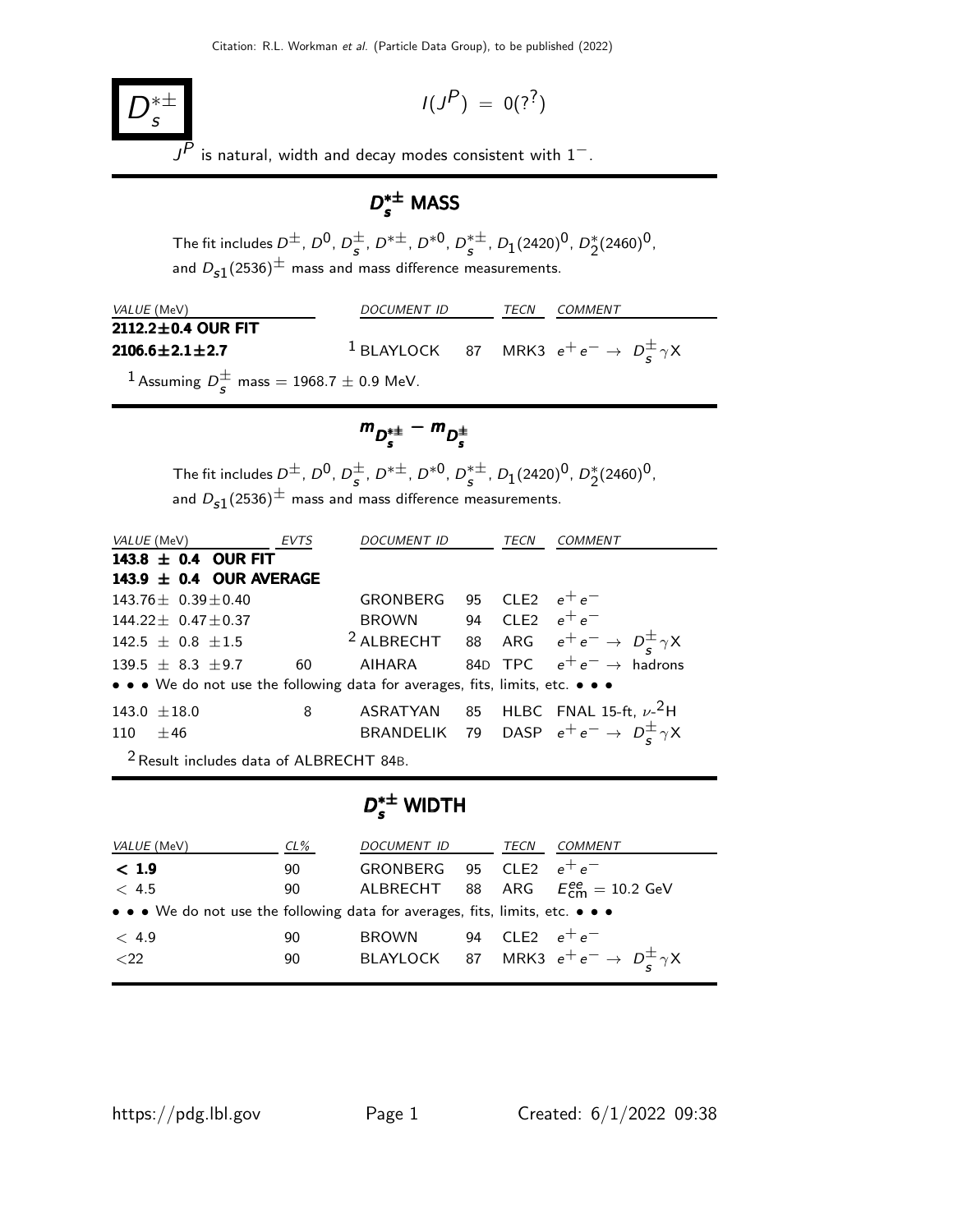# $D_s^{*+}$  DECAY MODES

 $D^*$ <sup>-</sup>  $\frac{s}{s}^{-}$  modes are charge conjugates of the modes below.

| Mode                                                                            | Fraction $(\Gamma_i/\Gamma)$   |
|---------------------------------------------------------------------------------|--------------------------------|
|                                                                                 | $(93.5 \pm 0.7)$ %             |
| $\begin{matrix} \Gamma_1 & D_s^+ \gamma \\ \Gamma_2 & D_s^+ \pi^0 \end{matrix}$ | $(5.8 \pm 0.7)\%$              |
| $\Gamma_3$ $D_5^+ e^+ e^-$                                                      | $(6.7 \pm 1.6) \times 10^{-3}$ |

### CONSTRAINED FIT INFORMATION

An overall fit to 2 branching ratios uses 3 measurements and one constraint to determine 3 parameters. The overall fit has a  $\chi^2 =$ 0.0 for 1 degrees of freedom.

The following off-diagonal array elements are the correlation coefficients  $\left<\delta x_i\delta x_j\right>$ / $(\delta x_i\cdot\delta x_j)$ , in percent, from the fit to the branching fractions,  $x_i$   $\;\equiv$  $\mathsf{\Gamma}_i/\mathsf{\Gamma}_{\mathsf{total}}$ . The fit constrains the  $\mathsf{x}_i$  whose labels appear in this array to sum to one.

| $x_2$ | -97   |    |
|-------|-------|----|
| $x_3$ | $-19$ |    |
|       | $x_1$ | X7 |

# $D_s^{*+}$  BRANCHING RATIOS

| $\Gamma(D_s^+\gamma)/\Gamma_{\rm total}$                                                                              |                                                                  |     |                                |      |                                                       |                     |
|-----------------------------------------------------------------------------------------------------------------------|------------------------------------------------------------------|-----|--------------------------------|------|-------------------------------------------------------|---------------------|
| <b>VALUE</b>                                                                                                          | DOCUMENT ID                                                      |     | TECN                           |      | <b>COMMENT</b>                                        |                     |
| $0.935 \pm 0.007$ OUR FIT                                                                                             |                                                                  |     |                                |      |                                                       |                     |
| $\bullet \bullet \bullet$ We do not use the following data for averages, fits, limits, etc. $\bullet \bullet \bullet$ |                                                                  |     |                                |      |                                                       |                     |
| seen                                                                                                                  | ASRATYAN                                                         | 91  | HLBC $\overline{\nu}_{\mu}$ Ne |      |                                                       |                     |
| seen                                                                                                                  | ALBRECHT 88 ARG $e^+e^- \rightarrow D^{\pm}_{\epsilon} \gamma X$ |     |                                |      |                                                       |                     |
| seen                                                                                                                  | AIHARA                                                           | 84D |                                |      |                                                       |                     |
| seen                                                                                                                  | ALBRECHT                                                         | 84B |                                |      |                                                       |                     |
| seen                                                                                                                  | <b>BRANDELIK</b>                                                 | 79  |                                |      |                                                       |                     |
| $\Gamma(D_s^+\pi^0)/\Gamma(D_s^+\gamma)$                                                                              |                                                                  |     |                                |      |                                                       | $\Gamma_2/\Gamma_1$ |
| <b>VALUE</b>                                                                                                          | DOCUMENT ID                                                      |     |                                | TECN | <b>COMMENT</b>                                        |                     |
| $0.062 \pm 0.008$ OUR FIT                                                                                             |                                                                  |     |                                |      |                                                       |                     |
| $0.062 \pm 0.008$ OUR AVERAGE                                                                                         |                                                                  |     |                                |      |                                                       |                     |
| $0.062 \pm 0.005 \pm 0.006$                                                                                           |                                                                  |     |                                |      | AUBERT, BE 05G BABR 10.6 $e^+e^- \rightarrow$ hadrons |                     |
| $0.062 + 0.020 + 0.022$                                                                                               | GRONBERG 95 CLE2                                                 |     |                                |      | $e^+e^-$                                              |                     |